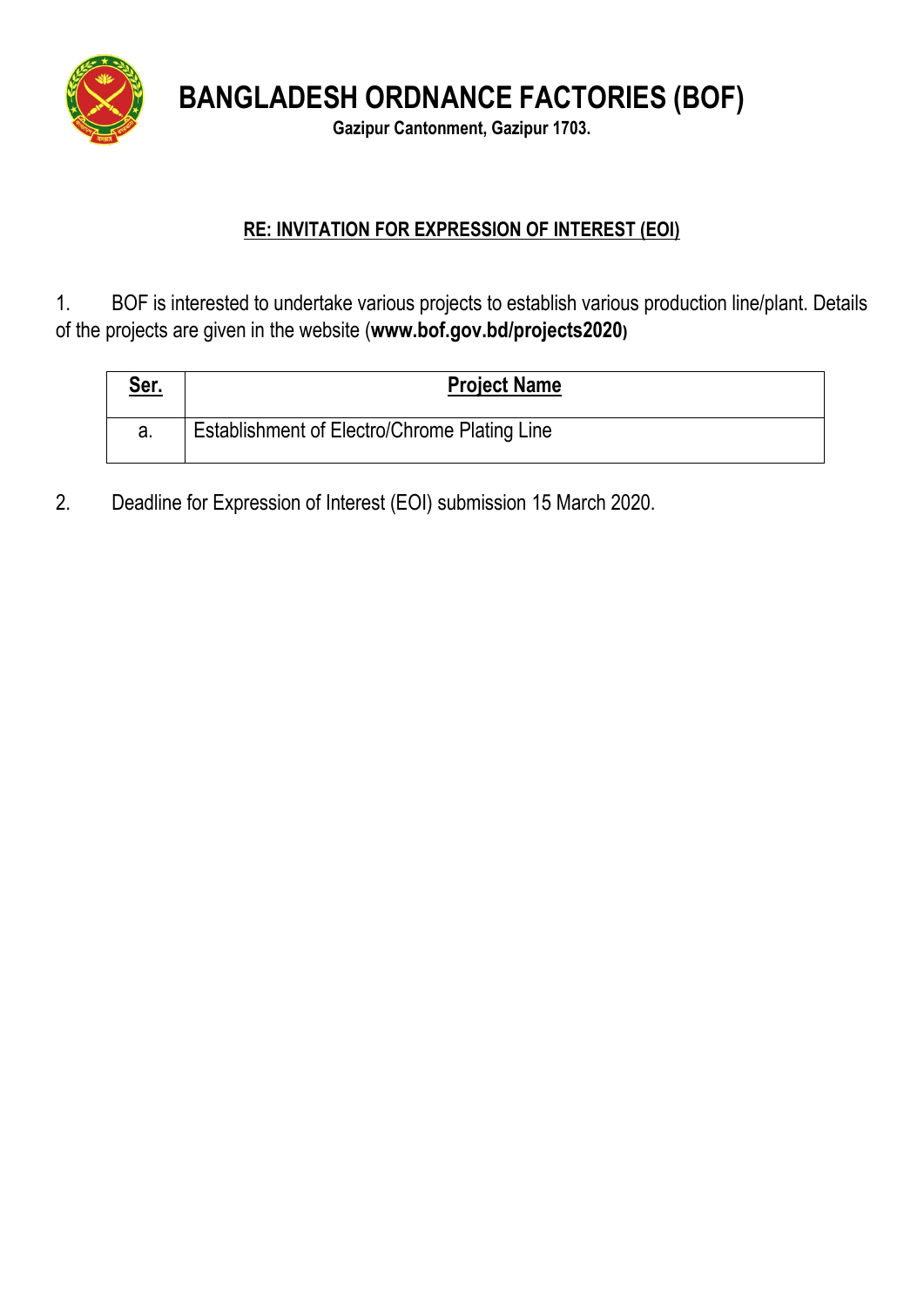## **REQUEST FOR EXPRESSION OF INTEREST (EOI) OF ESTABLISHMENT OF ELECTRO/CHROME PLATING LINE**

| <b>SL</b>      | <b>Name</b>                                         | <b>Description</b>                                                                                                                                          | <b>Remarks</b> |
|----------------|-----------------------------------------------------|-------------------------------------------------------------------------------------------------------------------------------------------------------------|----------------|
| 1.             | <b>Agency / Procurement Entity</b><br>Name          | Bangladesh Ordnance Factories (BOF)                                                                                                                         |                |
| 2.             | Budget and source of funds                          | <b>BOF Government Budget (MOD</b>                                                                                                                           |                |
| 3.             | <b>Project Name</b>                                 | Establishment of Electro/Chrome Plating Line.                                                                                                               |                |
| 4.             | EOI Closing date and time                           | 15 March 2020                                                                                                                                               |                |
| 5 <sub>1</sub> | Description and address of official<br>inviting EOI | Bangladesh Ordnance Factories (BOF). Gazipur Cantt.<br>Gazipur 1703                                                                                         |                |
| 6.             | Contact details of Official Inviting<br><b>EOI</b>  | Deputy Director Planning Wing<br>BOF, Gazipur Cantonment. Gazipur 1703<br>Telephone.: 9204613 Ext 4052<br>E-mail: ddplgbof@yahoo.com<br>Mobile: 01769044052 |                |
| 7.             | The client reserves the right to<br>reject all EOIs | Yes                                                                                                                                                         |                |
| 8.             | <b>Brief description of Projects</b>                |                                                                                                                                                             |                |
|                |                                                     |                                                                                                                                                             |                |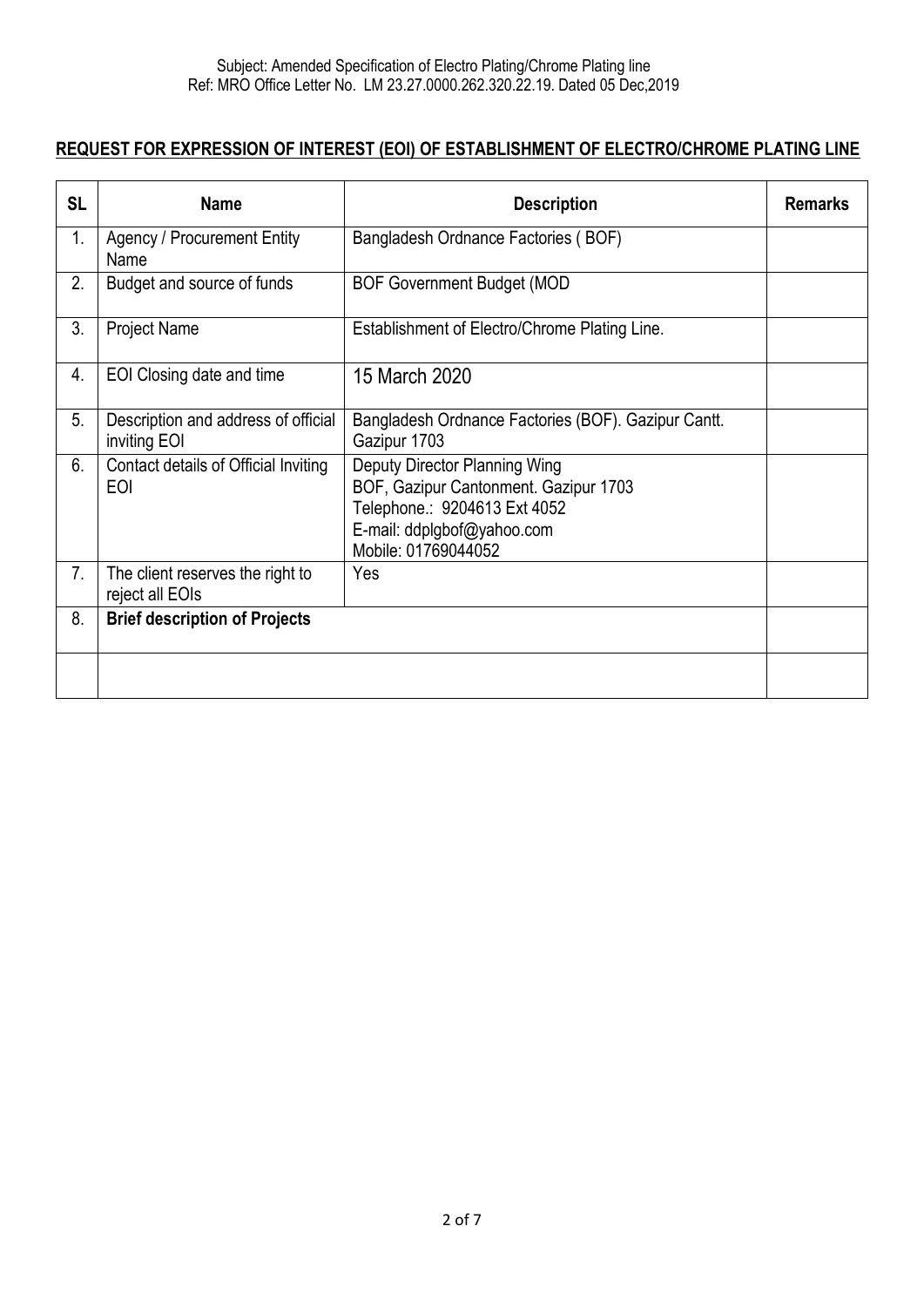| 1. | Name of the Plant      | Establishment of PLC Based Automated Cryogenic Electro Plating Plant |                                                                                                                                                                    |
|----|------------------------|----------------------------------------------------------------------|--------------------------------------------------------------------------------------------------------------------------------------------------------------------|
| 2. | Qty                    | 01 (One)                                                             |                                                                                                                                                                    |
| 3. | <b>Specifications:</b> |                                                                      |                                                                                                                                                                    |
|    | a. Purpose             |                                                                      | Supply and installation of PLC based automated Cryogenic Electro plating line in<br>order to carry out chromium plating of different types of small arms and other |
|    |                        |                                                                      | components and copper, silver, nickel, gold & other plating are on requirement                                                                                     |
|    |                        | basis).                                                              |                                                                                                                                                                    |
|    | b. Job description     | Chrome plating (Job & Dimensions)<br>Rifle                           |                                                                                                                                                                    |
|    |                        | $(1)$ Barrel.                                                        |                                                                                                                                                                    |
|    |                        | (a) Job Length                                                       | $= 440$ mm                                                                                                                                                         |
|    |                        | $(b)$ Dia $(od)$                                                     | $= 21.5$ mm (Max), 14.45 (Min)                                                                                                                                     |
|    |                        | $(c)$ Dia $(id)$                                                     | $= 7.68$ mm before plating                                                                                                                                         |
|    |                        | $(d)$ Dia $(id)$                                                     | $= 7.62$ mm after plating                                                                                                                                          |
|    |                        | (e) Plating Thickness                                                | $= 0.03$ mm                                                                                                                                                        |
|    |                        | $(2)$ Piston.                                                        |                                                                                                                                                                    |
|    |                        | (a) Job Length                                                       | $= 272$ mm<br>$= 56.6$ mm                                                                                                                                          |
|    |                        | (b) Plating Length<br>(c) Dia (od)<br>(d) Dia (od)                   | = 13.90 mm before plating                                                                                                                                          |
|    |                        |                                                                      | $= 14.18$ mm after plating                                                                                                                                         |
|    |                        | (c) Plating Thickness                                                | $= 0.14$ mm                                                                                                                                                        |
|    |                        | (3) Gas regulator.                                                   |                                                                                                                                                                    |
|    |                        | (a) Job Length                                                       | $= 60.78$ mm                                                                                                                                                       |
|    |                        |                                                                      | $= 20.15$ mm<br>= 13.41 mm before plating                                                                                                                          |
|    |                        | (b) Plating Length<br>(c) Dia (od)<br>(d) Dia (od)                   | $= 13.70$ mm after plating                                                                                                                                         |
|    |                        | (e) Plating Thickness                                                | $= 0.145$ mm                                                                                                                                                       |
|    |                        | (4) Rear sight Knob.                                                 |                                                                                                                                                                    |
|    |                        | (a) Job Length                                                       | $= 38$ mm                                                                                                                                                          |
|    |                        | (b) Plating Length<br>(c) Dia (od)                                   | $= 4$ mm                                                                                                                                                           |
|    |                        | $(d)$ Dia $(od)$                                                     | $= 13.80$ mm before plating<br>$= 13.93$ mm after plating                                                                                                          |
|    |                        | (e) Plating Thickness                                                | $= 0.65$ mm                                                                                                                                                        |
|    |                        | (5) Locking knob.                                                    |                                                                                                                                                                    |
|    |                        | (a) Job Length                                                       | $= 7.66$ mm                                                                                                                                                        |
|    |                        | (b) Plating Length                                                   | $= 4$ mm                                                                                                                                                           |
|    |                        | $(c)$ Dia $(od)$<br>$(d)$ Dia $(od)$                                 | = 13.80 mm before plating<br>$= 13.93$ mm after plating                                                                                                            |
|    |                        | (e) Plating Thickness                                                | $= 0.65$ mm                                                                                                                                                        |
|    |                        | (6) Bayonet.                                                         |                                                                                                                                                                    |
|    |                        | (a) Job Length                                                       | $= 275$ mm                                                                                                                                                         |
|    |                        | (b) Plating Length                                                   | $= 165$ mm                                                                                                                                                         |
|    |                        | (c) Job Thickness                                                    | $= 10.70$ mm before plating                                                                                                                                        |
|    |                        | (d) Job Thickness<br>(e) Plating Thickness                           | $= 10.73$ mm after plating<br>$= 0.015$ mm                                                                                                                         |
|    |                        | (7) LMG Barrel.                                                      |                                                                                                                                                                    |
|    |                        | (a) Job Length                                                       | $= 520$ mm                                                                                                                                                         |
|    |                        | (b) Dia (od)                                                         | $= 21.47$ mm (Max), 16.05 (Min)                                                                                                                                    |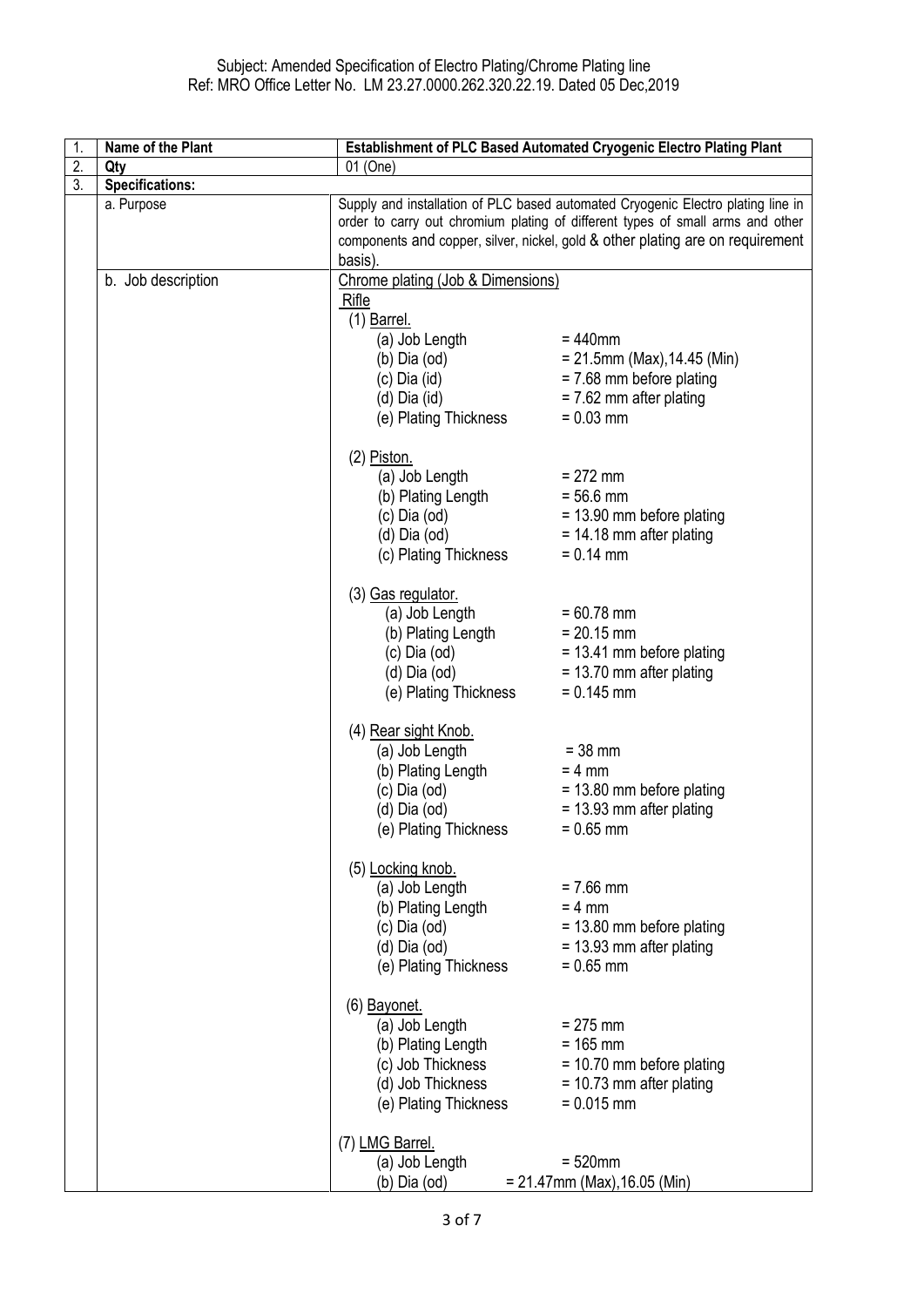|                                                            | $(c)$ Dia $(id)$                                  | $= 7.68$ mm before plating              |
|------------------------------------------------------------|---------------------------------------------------|-----------------------------------------|
|                                                            | (d) Dia (id)                                      | $= 7.62$ mm after plating               |
|                                                            | (e) Plating Thickness = 0.03 mm                   |                                         |
|                                                            |                                                   |                                         |
|                                                            | (8) 60 mm Mor Gun Barrel.                         |                                         |
|                                                            | (a) Job Length                                    | $= 550$ mm                              |
|                                                            | (b) Dia (od)                                      | $= 70.81$ mm (Max), 68.07 (Min)         |
|                                                            | (c) Dia (id)                                      | $= 60.80$ mm before plating             |
|                                                            | $(d)$ Dia $(id)$                                  | $= 60.76$ mm after plating              |
|                                                            | (e) Plating Thickness = $0.02$ mm                 |                                         |
|                                                            | (9) 82 mm Mor Gun Barrel.                         |                                         |
|                                                            | (a) Job Length                                    | $= 1400$ mm                             |
|                                                            |                                                   | $= 95$ mm (Max), 89 (Min)               |
|                                                            | (b) Dia (od)<br>(c) Dia (id)<br>(d) Die (id)      | $= 82.04$ mm before plating             |
|                                                            | (d) Dia (id)                                      | $= 82$ mm after plating                 |
|                                                            | (e) Plating Thickness = $0.02$ mm                 |                                         |
| c. Available space for plant area                          | Lx Wx H= 27.13 M x11.89M x6.1M                    |                                         |
| d. Production Capacity(per day)                            | (1) Rifle Barrel                                  | $= 100$ Pcs                             |
|                                                            | (2) Piston                                        | $= 140$ Pcs                             |
|                                                            | (3) Gas Regulator                                 | $= 140$ Pcs                             |
|                                                            | (4) Rear shight knob                              | $= 140$ Pcs                             |
|                                                            | (5) Locking knob                                  | $= 140$ Pcs                             |
|                                                            | (6) LMG Barrel                                    | $= 40$ Pcs                              |
|                                                            | (7) 60 mm Mor Gun Barrel                          | $= 8$ Pcs                               |
|                                                            | (8) 82 mm Mor Gun Barrel                          | $= 8$ Pcs                               |
| e. Accuracy of plating                                     | To be mentioned                                   |                                         |
| f. Controlling system                                      | Cryogenic                                         |                                         |
| g. Power supply                                            | 3 phase, 380 ~ 420 V/200 ~ 220 V, 50 HZ           |                                         |
| h. Operating Temperature                                   | To be mentioned                                   |                                         |
| <b>Operating Pressure</b>                                  | To be mentioned                                   |                                         |
| k. Number of lines                                         | To be mentioned                                   |                                         |
| m. Tank                                                    | Mat: Casted PVC/PP                                | or to be mentioned (all tanks)          |
|                                                            | Total Qty:                                        | To be mentioned as per requirement      |
|                                                            | Size(L x W x H)                                   | To be mentioned                         |
| n. Copper, silver, Gold, Nickel<br>line/other plating line | Single arrangement for each item to be mentioned. |                                         |
| p. Rectifier 1500 Amp (Minimum)                            | <b>Specification</b>                              |                                         |
|                                                            | Quantity<br>(1)                                   | To be mentioned as per requirement.     |
|                                                            | (2) Control system                                | To be mentioned                         |
|                                                            | (3) LCD display contents                          | Voltage, Ampere, Working Over temp,     |
|                                                            |                                                   | Error etc                               |
|                                                            | (4) Protection method                             | Input over voltage/under voltage, Over  |
|                                                            |                                                   | current, Output short/over heating self |
|                                                            |                                                   | protection                              |
|                                                            | (5) Operating temp                                | To be mentioned                         |
|                                                            | (6) Ambient temp                                  | To be mentioned                         |
|                                                            | (7) Ampere control                                | To be mentioned                         |
|                                                            | (8) Temperature control                           | Cryogenic                               |
|                                                            | (9) Ambient humidity                              | $50 - 90 %$                             |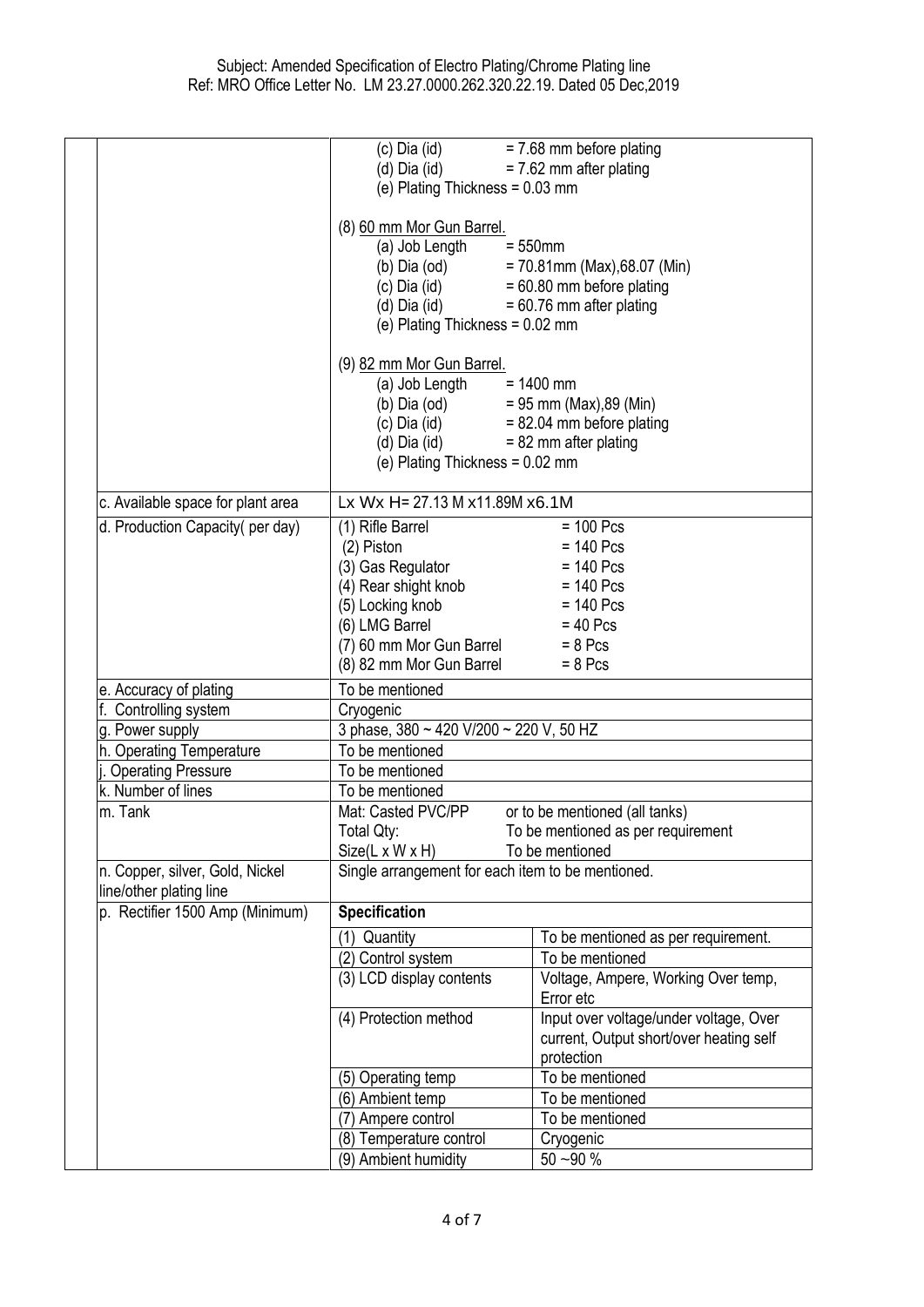|                                  | (10) Timer capacity                                                    | Hrs, min, sec minimum 12 hours with                                    |  |
|----------------------------------|------------------------------------------------------------------------|------------------------------------------------------------------------|--|
|                                  |                                                                        | retentive memory during power failure                                  |  |
|                                  | (11) Polarity change system                                            | Automatic Forward/Reverse by Timer                                     |  |
|                                  | (12) Country of origin                                                 | To be mentioned                                                        |  |
|                                  | (13) Country of manufacturer                                           | To be mentioned                                                        |  |
|                                  | (14) Country of assembly                                               | To be mentioned                                                        |  |
| q. Exhaust blower fan with motor | <b>Specification</b>                                                   |                                                                        |  |
|                                  | (1) Quantity                                                           | To be mentioned as per requirement.                                    |  |
|                                  | $(2)$ Size(L x W x H)                                                  | 900mm x 900mm x 400mm                                                  |  |
|                                  | (3) Flow rate, Q                                                       | 28,000~30,000 m <sup>3</sup> /hr                                       |  |
|                                  | (4) Noise                                                              | To be mentioned                                                        |  |
|                                  | (5) Speed                                                              | To be mentioned                                                        |  |
|                                  | (6) Blade                                                              | To be mentioned                                                        |  |
|                                  | (7) Blade diameter                                                     | To be mentioned                                                        |  |
|                                  | (8) Power supply                                                       | 3 phase, 380 ~ 420 V 0.75 ~ 2.0 KW                                     |  |
| r. Over head crane 01 ton        | <b>Specification</b>                                                   |                                                                        |  |
|                                  | (1) Quantity                                                           | To be mentioned as per requirement.                                    |  |
|                                  | (2) Capacity                                                           | 1000 Kg                                                                |  |
|                                  | (3) Lifting Height                                                     | Minimum 07 Meter                                                       |  |
|                                  | (4) Lifting speed                                                      | Minimum 4m/min                                                         |  |
|                                  | (5) Traveling speed                                                    | Minimum 20m/min                                                        |  |
|                                  | (6) Rope                                                               | Steel wire rope, Dia: 8 mm                                             |  |
|                                  | (7) Power supply                                                       | 3 Phase, 380V AC, 50Hz                                                 |  |
|                                  | (8) Country of origin                                                  | To be mentioned                                                        |  |
|                                  | (9) Country of manufacturer                                            | To be mentioned                                                        |  |
|                                  | (10) Country of assembly                                               | To be mentioned                                                        |  |
| s. Cooling system                | (1) System                                                             | Cryogenic                                                              |  |
|                                  | (2) Technical control parameters                                       | To be mentioned                                                        |  |
|                                  | (3) Power supply                                                       | 380 ~ 420 V/200 ~ 220 V, 50 HZ                                         |  |
|                                  | (4) Cooling refrigerant                                                | To be mentioned                                                        |  |
|                                  | (5) Country of origin                                                  | To be mentioned                                                        |  |
|                                  | (6) Country of manufacturer                                            | To be mentioned                                                        |  |
|                                  | (7) Country of assembly                                                | To be mentioned                                                        |  |
| t. Fittings and accessories      | (1) Copper flat bar 100 mm × 10                                        | if required                                                            |  |
|                                  | mm                                                                     |                                                                        |  |
|                                  | (2) Brass round bar ø 35 mm                                            | if required                                                            |  |
|                                  | (3) Ms seam less pipe for steam                                        | if required                                                            |  |
|                                  | line                                                                   |                                                                        |  |
|                                  | (4) GI pipe for water line                                             | if required                                                            |  |
|                                  | (5) Lead pipe ø 25 mm                                                  | if required                                                            |  |
|                                  | (6) SS Valves, Nipple, Socket,                                         | if required                                                            |  |
|                                  | Tee, Elbow, Reducer etc. for                                           |                                                                        |  |
|                                  | Water, Steam & Air line                                                |                                                                        |  |
| u. Operating voltage & Current   | Max and Min Operating voltage & Current to be mentioned                |                                                                        |  |
| v. Power supply                  | 380~420V/200-220V, 50 Hz                                               |                                                                        |  |
| w. Other requirements            |                                                                        | (1) Time and temperature auto calculation with compensation time       |  |
|                                  | (2) Alarm system both for completion of task or any kinds of           |                                                                        |  |
|                                  | faults/difficulties                                                    |                                                                        |  |
|                                  | (3) Automatic loading/unloading system-only job setting to fixture and |                                                                        |  |
|                                  |                                                                        | remove from fixture may be manual system. Others operation such as job |  |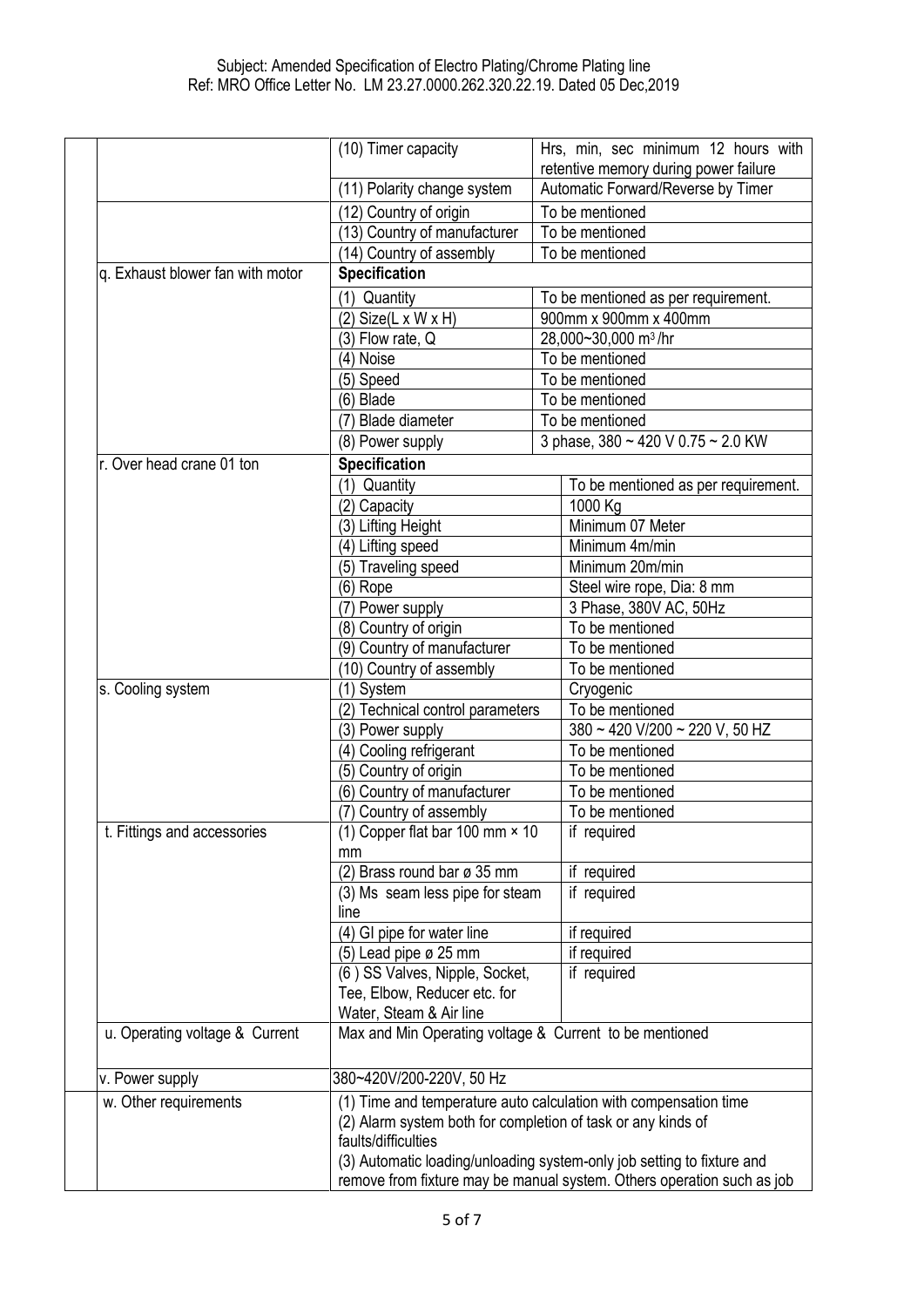|                                                                                                                                                                                               | transfer to respective tank, job transfer from one tank to another,,<br>maintaining required time in each tank and finally final job transfer to the |  |
|-----------------------------------------------------------------------------------------------------------------------------------------------------------------------------------------------|------------------------------------------------------------------------------------------------------------------------------------------------------|--|
|                                                                                                                                                                                               | unloading station must be automatic                                                                                                                  |  |
|                                                                                                                                                                                               | (4) Composition of the solutions with necessary correction must be                                                                                   |  |
|                                                                                                                                                                                               | displayed on the screen- Display will show the ratio of the solution and                                                                             |  |
|                                                                                                                                                                                               | existing amount in respective unit. If there is any deficiency of any                                                                                |  |
|                                                                                                                                                                                               | chemical it will suggest the correction/required amount of chemical. If the                                                                          |  |
|                                                                                                                                                                                               | solution is not in the proper ratio an alarm will warn                                                                                               |  |
|                                                                                                                                                                                               | (5) Rate of plating and final thickness of the plated layer must be                                                                                  |  |
|                                                                                                                                                                                               | displayed-it will show the initial job's thickness/diameter and plated job                                                                           |  |
|                                                                                                                                                                                               | thickness/diameter. Display will show the current/running plating rate                                                                               |  |
|                                                                                                                                                                                               | (6) Induced & forced draft fume exhaust system to be incorporated with the                                                                           |  |
|                                                                                                                                                                                               | plant and outlet Chimney height should be higher than the top level of the                                                                           |  |
|                                                                                                                                                                                               | shop roof.                                                                                                                                           |  |
|                                                                                                                                                                                               | (7) ETP system incorporated with the system and internal arrangement                                                                                 |  |
|                                                                                                                                                                                               | must be done in such a way so that it matches with the future ETP plant                                                                              |  |
|                                                                                                                                                                                               | (8) Preview or simulation system must be shown on the monitor                                                                                        |  |
|                                                                                                                                                                                               | (9) Modern lighting system                                                                                                                           |  |
|                                                                                                                                                                                               | (10) Operating voltage, current and other relevant information must be                                                                               |  |
|                                                                                                                                                                                               | displayed on the monitor                                                                                                                             |  |
| <b>Conditions:</b>                                                                                                                                                                            |                                                                                                                                                      |  |
|                                                                                                                                                                                               | a. List of spares, accessories and consumables (including price) recommended for 5 year period                                                       |  |
|                                                                                                                                                                                               | (Mechanical/ Electrical) required for smooth operation of the plant after the expiry of warranty period shall                                        |  |
| be provided.                                                                                                                                                                                  |                                                                                                                                                      |  |
| b. Performance test with training shall be carried out in BOF site<br>c. It is the responsibility of supplier to fully integrate, erect and commission the plant at our identified site/room. |                                                                                                                                                      |  |
|                                                                                                                                                                                               |                                                                                                                                                      |  |
| d. Performance and accuracies are to be demonstrated as per ISO Standards on supplied samples by us                                                                                           |                                                                                                                                                      |  |
| and on Calibration Standards supplied by the supplier.<br>e. Extensive training (minimum 21 working days) shall be provided to BOF personals by the Supplier's Technical                      |                                                                                                                                                      |  |
| team at BOF site after installation and commissioning of the plant. The training should cover complete operation,                                                                             |                                                                                                                                                      |  |
| application, basic & preventive maintenance and trouble shooting.                                                                                                                             |                                                                                                                                                      |  |
| f. The following documents (hard copy 2 sets & soft copy in CD/ Flash Drive/ HDD) to be provided;                                                                                             |                                                                                                                                                      |  |
| g. All the data and results of testing and calibration of the Computed Tomography at supplier's site shall                                                                                    |                                                                                                                                                      |  |
|                                                                                                                                                                                               | be properly documented and supplied to BOF. Calibration Certificates (traceable to National / International                                          |  |
|                                                                                                                                                                                               | Standard) of all the artifacts/ reference standards used for the same shall be provided.                                                             |  |
| h. Operations, Calibration & Application software Manual - This document should explain all the measurement                                                                                   |                                                                                                                                                      |  |
| options, calibration, application of the system with sketches and detailed explanation.                                                                                                       |                                                                                                                                                      |  |
| j. System administration & Maintenance manual - This document should explain the detailed system                                                                                              |                                                                                                                                                      |  |
| configuration and administration including controller, probe head with the help of sketches. System manual                                                                                    |                                                                                                                                                      |  |
| should explain known possible errors and solution for the same. User manual and service manual (for both                                                                                      |                                                                                                                                                      |  |
| Mechanical and Electronic Hardware/ Circuits) in English language should also be provided.                                                                                                    |                                                                                                                                                      |  |
| k. Supplier should guarantee the availability of spares, software/ firmware updates and additional add-on                                                                                     |                                                                                                                                                      |  |
| modules for at-least 5 years from date of expiry of warranty.                                                                                                                                 |                                                                                                                                                      |  |
|                                                                                                                                                                                               | I. Customer support facility shall be made available for at least 05 (five) years after expiry of the guarantee                                      |  |
| period.                                                                                                                                                                                       |                                                                                                                                                      |  |
| m. Service facilities and personnel availability.                                                                                                                                             |                                                                                                                                                      |  |
|                                                                                                                                                                                               | n. Service personnel to attend any fault within 3 days after receipt of the information, whenever called                                             |  |
| for.                                                                                                                                                                                          |                                                                                                                                                      |  |
|                                                                                                                                                                                               | p. The machine shall have warranty for a minimum period of 12 months or more after commissioning for                                                 |  |
| defect free operation and specified accuracies at our site.                                                                                                                                   |                                                                                                                                                      |  |
|                                                                                                                                                                                               | q. Any defect observed during the warranty period shall be replaced / repaired free of cost with                                                     |  |
| trained to our personnel on real time basis at free of cost                                                                                                                                   | minimum down time. All the software updates during the warranty period shall be supplied, installed and                                              |  |
|                                                                                                                                                                                               |                                                                                                                                                      |  |